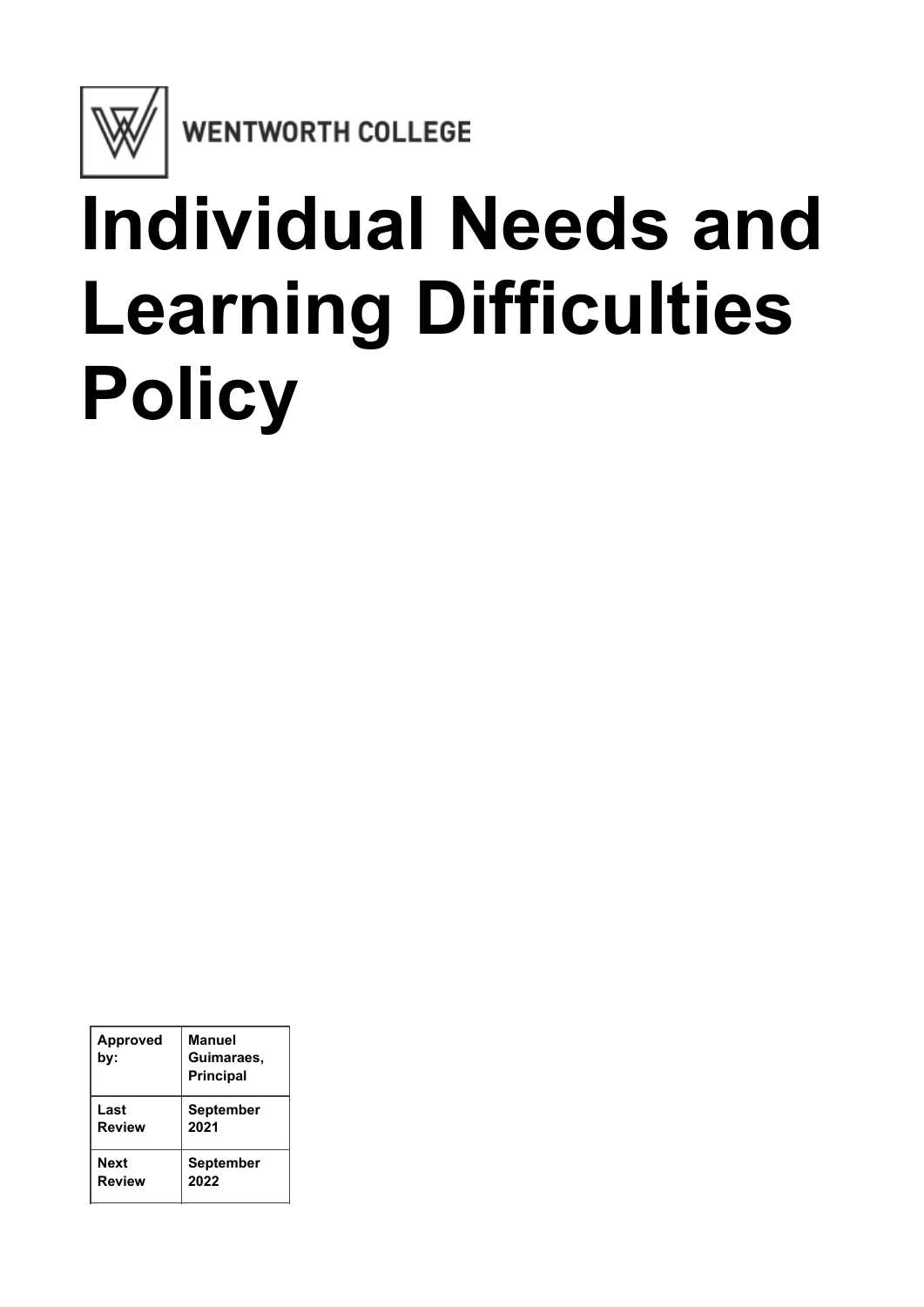# **Individual Needs and Learning Difficulties Policy**

## Aims

The intention of this statement lies within the overall aims for the academic success and personal well-being of each student at Wentworth College.

- We are committed to providing a challenging, positive, stimulating and secure community in which our students enjoy working hard to actualise their potential
- We encourage the pursuit of excellence in academic studies. We want students to love learning
- We value each individual's needs within the community of our school
- Our philosophy in education is holistic and prioritises the whole person, taught by a highly qualified, committed staff
- We work in partnership with parents to try to provide for every student with the intellectual, cultural, physical, moral and personal resources and mentoring that they need to enable them to be informed and prepared for their next life stage
- We recognise that some students may be affected by circumstances which impact upon their educational progress. It is the responsibility of each teacher to be sympathetic to the additional needs of each student, whether they are general or specific learning difficulties, physical and sensory impairments or emotional and behavioural difficulties
- We will make reasonable adjustments for pupils with additional educational needs and disabilities to ensure that all students are included in school life.

### **"Special educational needs" and "learning difficulty"**

Children have special educational needs if they have a learning difficulty which calls for special educational provision to be made for them.

Children have a learning difficulty if they:

- have a significantly greater difficulty in learning than the majority of children of the same age; or
- have a disability which prevents or hinders the child from making use of educational facilities of a kind generally provided for children of the same age in schools within the area of the Local Authority (if your child has a disability, please ask to see our **Disability Policy**).

A child must not be regarded as having a learning difficulty solely because the "language or medium of communication of the home is different from the language in which he or she is or will be taught."

(Education Act 1996, Section 312(1), (2) and (3)).

A child who finds a particular subject difficult does not necessarily have a "learning difficulty" in the legal sense of that expression; there will often be disparities in the speed with which children learn, in their skill at solving problems and in their general acumen.

The expression "learning difficulty" covers a wide variety of conditions and may include those known as dyslexia, dyscalculia, dyspraxia, attention deficit hyperactivity disorder, semantic processing difficulty and learning problems which result from emotional or behavioral disorders. The expression may also include those who have problems with their eyesight or hearing or who have an autistic spectrum condition. (This list is not meant to be exhaustive and it is recognised that there are many other "learning difficulties").

Learning difficulties may affect children who have a high IQ and academic ability as well as those of lower IQ and ability. These difficulties can appear at different developmental ages and change with age, educational pressure and environmental stressors.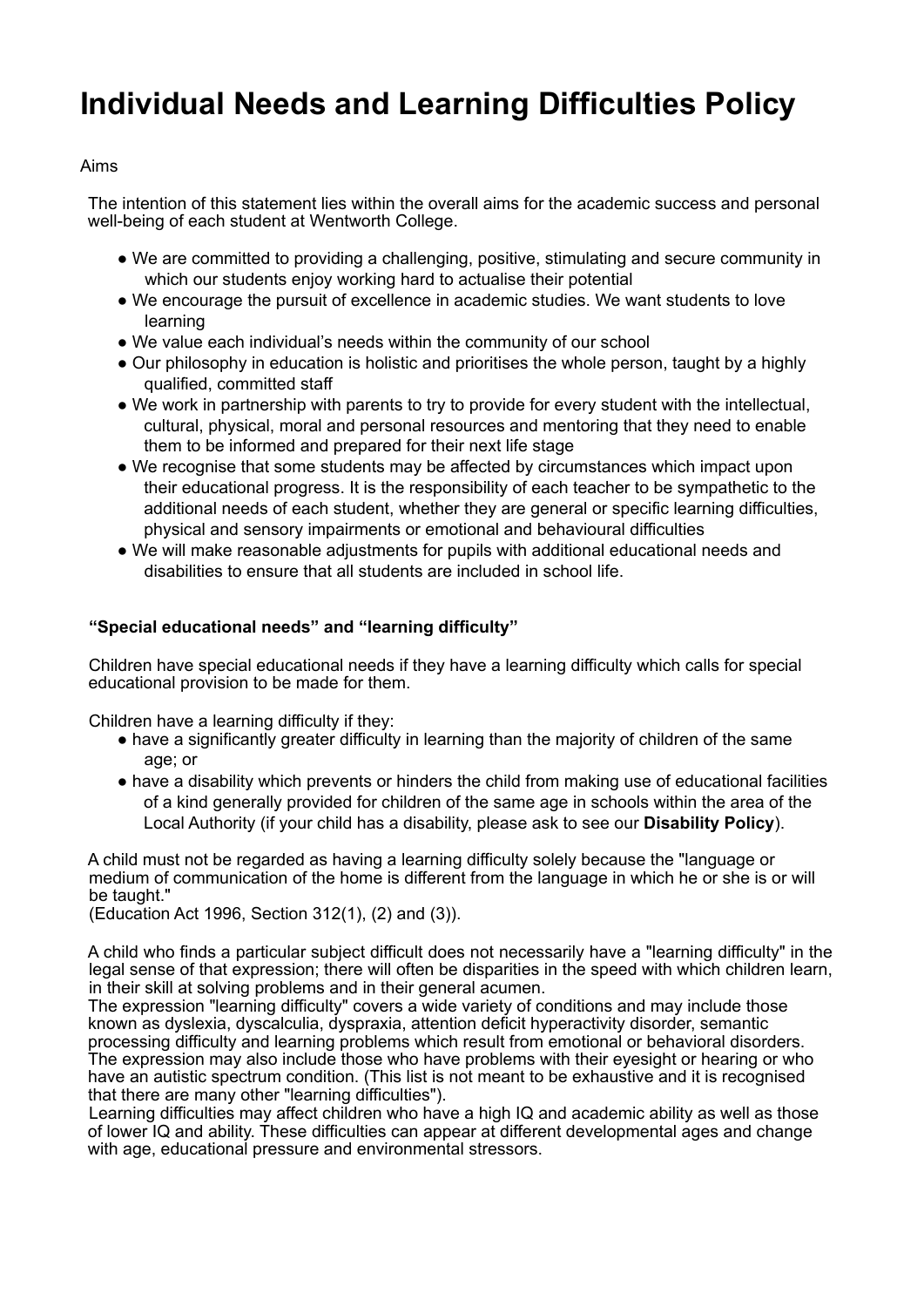**Objectives** 

- To plan and provide for and review the progress of students presenting difficulties To promote the well-being of pupils
- To foster a close working partnership with parents or carers (and where appropriate with external agencies) and to ensure effective communication between home and school

#### **Individual Needs and Learning Difficulties**

We welcome all students who meet the entry requirements. However, the school is not a specialist provider for special educational needs. It is important to assess the ability of the school to meet any special educational needs when all reasonable adjustments have been made. Parents of a child who has any disability or special educational need must provide the school with full written details at enrolment, or at the interview so that any reasonable adjustments can be made to the admission process. It is important for the school to have access to any documentation which may help staff to understand the students specific need and to consider implications for teaching practice and any reasonable adjustments which are required to be made.

#### **Educational Health and Care Plan**

Parents have the right under Section 36 of the Children and Families Act 2014 to ask the Local Authority to conduct an education, health and care needs assessment for a child or young person aged between 0 and 25. Where a prospective pupil has an existing Statement of Educational Needs or an EHC Plan, we will consult the parents and, where appropriate, the Local Authority to ensure that the provision specified in the Statement or EHC Plan can be delivered by the School. We will co-operate with the Local Authority to ensure that relevant reviews of Statements and EHC Plans are carried out as required.

#### **Educational Needs and Disability**

Subject to the School's obligations under the Equality Act 2010 to provide reasonable adjustments, including auxiliary aids and services, any additional services that are needed to meet the requirements of the Education Health Care Plan will need to be charged, either directly to the parents, or to the Local Authority if the Authority is responsible for the fees and our school is named in the Statement.

#### **English as an Additional Language**

Students for whom English is an additional language may require additional support to ensure they meet their potential. We recognise the importance of not conflating SEN with EAL needs. However, should SEN needs be identified, EAL pupils will have access to SEN provision/support. Given that most of our pupils join us for a year (GCSE/ALEVEL) or two (ALEVEL) we have to be realistic about whether Wentworth is a suitable environment or whether intense GCSE/A level study are appropriate qualifications for EAL beginner learners. An assessment will be made at interview. Yet, even if language proficiency is found to be appropriate EAL provision is still relevant. Some pupils joining from abroad may go through an initial adaptive period as they get to grips with their new environment. The majority of bilingual pupils at Wentworth are fluent in English when they join, have been deliberately brought up as bilingual by their parents, or in fact count English as their first language whilst being fluent or semi fluent in another family language. Nevertheless, it is important to be alert to the fact that EAL needs may 'surface' as more competent pupils progress in their education.

**Welfare needs (see Safeguarding, Welfare and Child Protection Policy)** Children with special or additional educational needs and disabilities can face safeguarding challenges. Additional barriers can exist when recognising abuse and

- Children with SEN and disabilities can be disproportionately impacted by things like bullying – without outwardly showing any signs; and
- Communication barriers and difficulties in overcoming these barriers.

It is vital to be able to recognize the early identification of abuse and neglect. Staff have been trained in Child Protection for Teachers by Future Learn (2020), they can refer to this training, the safe guard guidelines available in the staffroom and she/he should always speak to the Designated Safeguard Lead.

The School recognises that pupils with special educational needs or learning difficulties may be at